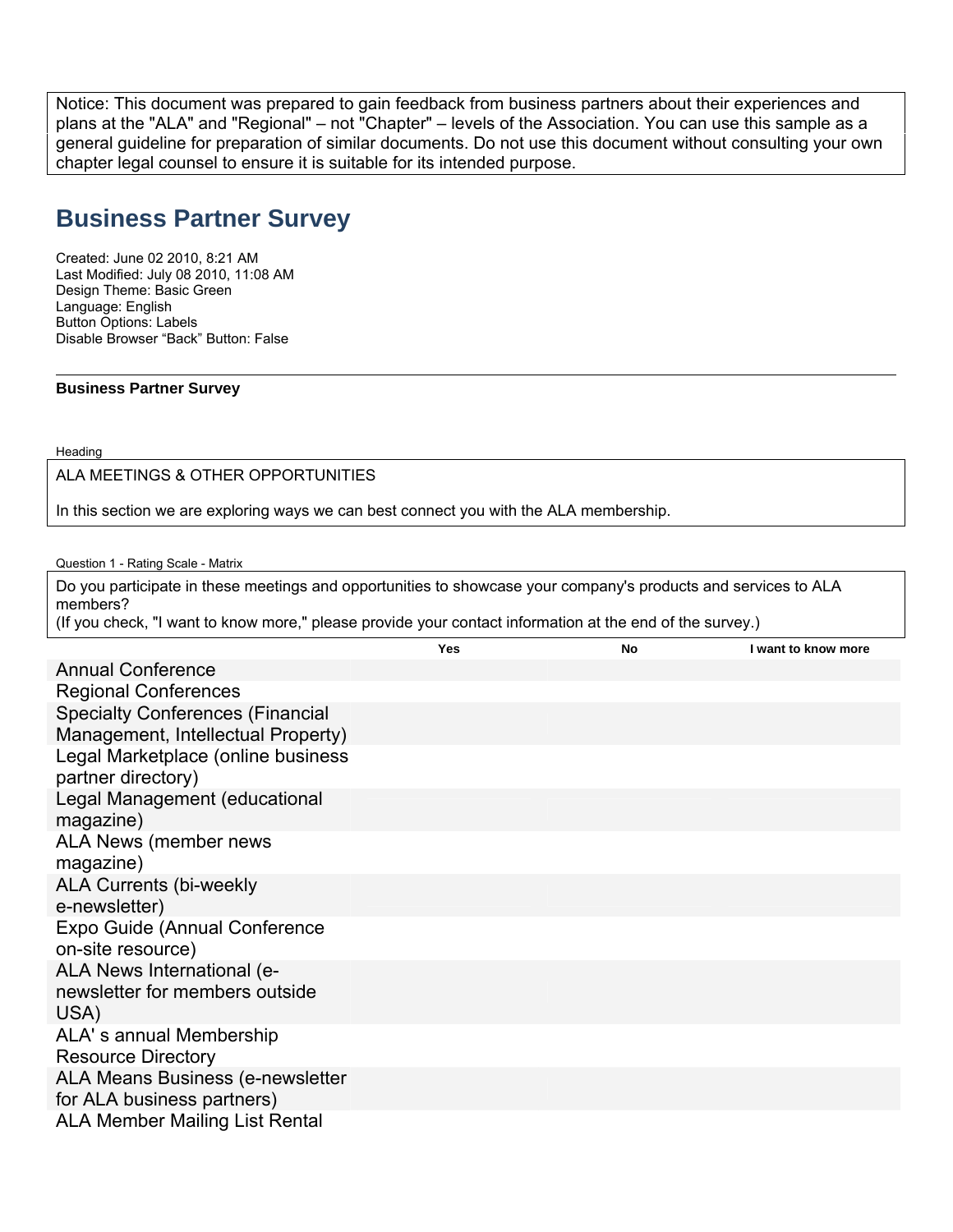### Question 2 - Ranking Question

For the following options, prioritize your company's reasons for participating in ALA activities. ("1" is the most important reason, "2," second in importance, etc.)

| Visibility/Branding                                 |  |  |
|-----------------------------------------------------|--|--|
| Networking Opportunities/Relationship<br>Management |  |  |
| <b>Sales</b>                                        |  |  |
| Lead Generation                                     |  |  |

Question 3 - Open Ended - Comments Box

What can ALA do to assist you in capturing more qualified/productive leads?

Question 4 - Open Ended - Comments Box

What would motivate you to increase your involvement (in any opportunities) to reach the ALA membership?

Question 5 - Open Ended - Comments Box

ALA continues to evolve its business partner programs and how we serve you. In what one area could ALA improve its service to you?

Open Ended - Comments Box

Additional comments about ALA Meetings & Other Opportunities?

Heading

Please proceed to Section 2 of 3.

Heading

RESOURCES

What do you use and/or need to stay ahead of your competition?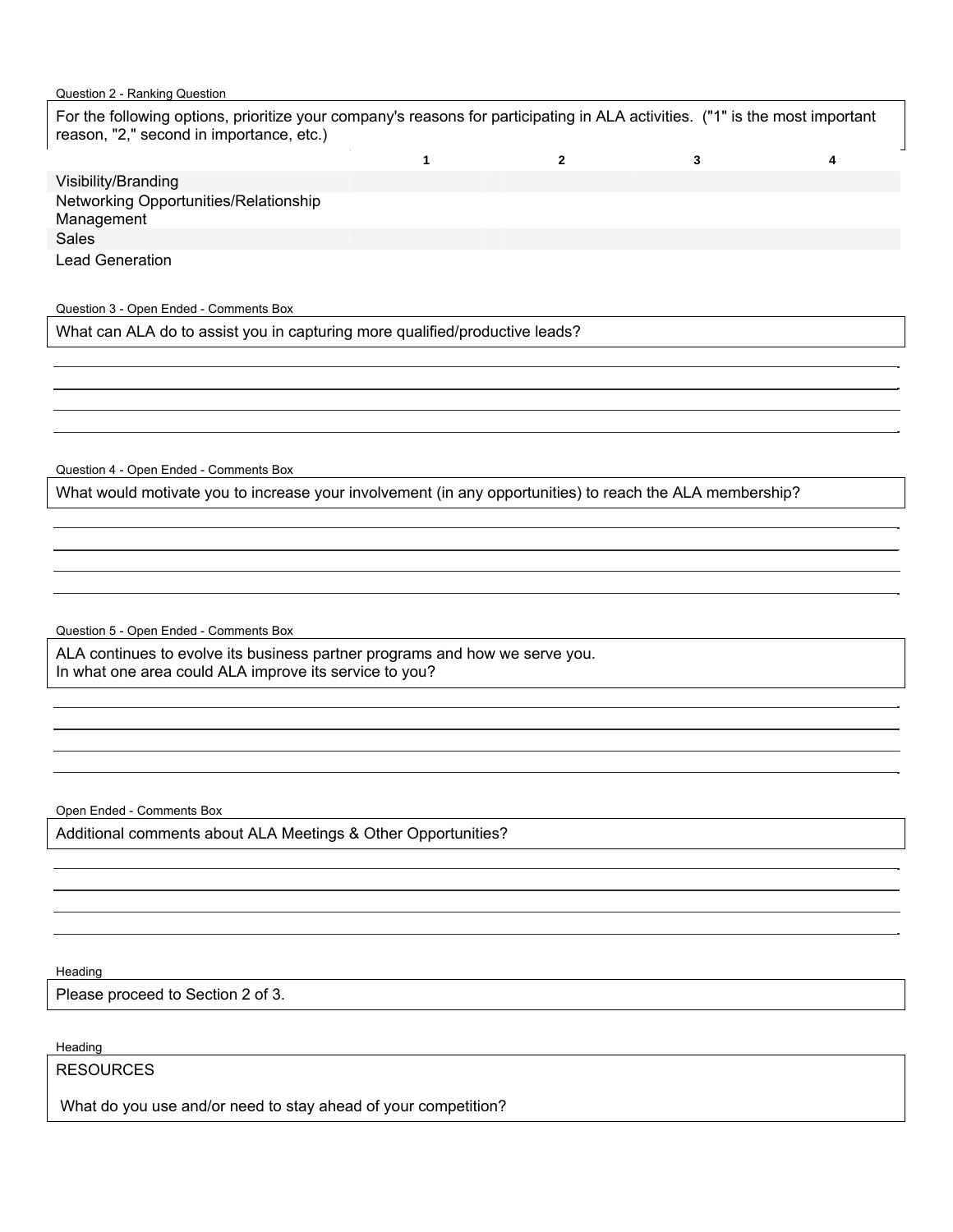What resources do you use to meet prospective ALA members/customers?

Question 8 - Open Ended - Comments Box

What other resources can ALA provide so you can reach ALA members?

Question 9 - Open Ended - Comments Box

What resources do you use and/or need to follow legal industry trends?

Question 10 - Choice - One Answer (Bullets)

How often do you visit the ALA website, www.alanet.org?

- $\bigcirc$  Weekly
- $\bigcirc$  Monthly
- $\bigcirc$  Quarterly
- $\bigcirc$  Only to register for an event

Question 11 - Open Ended - Comments Box

What additional resources would you like to see on the ALA website?

#### Question 12 - Open Ended - Comments Box

The ALA Business Partner Relations Committee works to facilitate communication, provide resources for feedback, and to emphasize the interdependence that exists among business partners, ALA members, their employers and the Association at all levels. The ALA Business Partner Advisory Panel objectives include helping the Business Partner Relations Committee (BPRC) prepare the business partner education at the ALA Annual Conference; providing suggestions and feedback regarding the exhibit hall at the Annual Conference, regional and specialty conferences; working with the BPRC to enhance the understanding and appreciation of mutually beneficial relationships between members, business partners and ALA; and acting as a sounding board for the BPRC's efforts to create a best practices environment at all levels of ALA.

As your resource to ALA, what can the Business Partner Relations Committee and the Business Partner Advisory Panel do to foster better member/business partner relationships?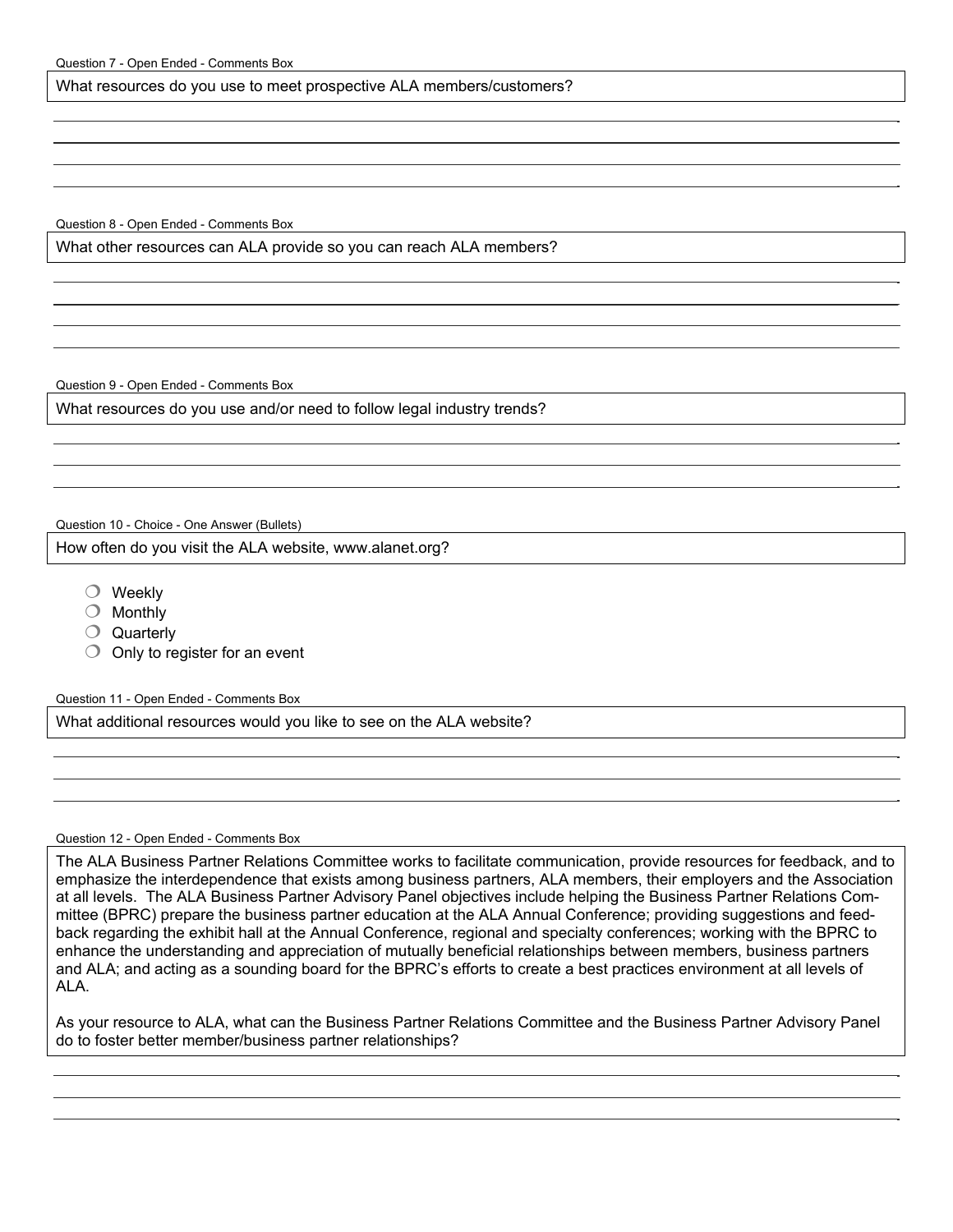Additional comments about ALA Resources?

Heading

Please proceed to Section 3 of 3.

**Heading** 

## ECONOMY & TRENDS

All businesses must be nimble today. Your company has changed and so have law firms. Understanding what is different about the way you do business can help ALA help you.

Question 14 - Open Ended - Comments Box

Due to recent economic challenges, what has your company done differently to win business. Please describe.

Question 15 - Open Ended - Comments Box

How has your company been successful in the past year?

Question 16 - Open Ended - Comments Box

From what you've observed, what have your legal clients spent their financial resource on in the past year?

Question 17 - Choice - One Answer (Drop Down)

How do you see law firm/legal department spending changing in the coming year? It will:

- $\bigcirc$  Remain about the same
- $\bigcirc$  Increase slightly
- $\bigcirc$  Decrease slightly
- $\bigcirc$  Increase significantly
- $\bigcirc$  Decrease significantly

Question 18 - Open Ended - Comments Box

What do you see as your biggest challenge in the coming year?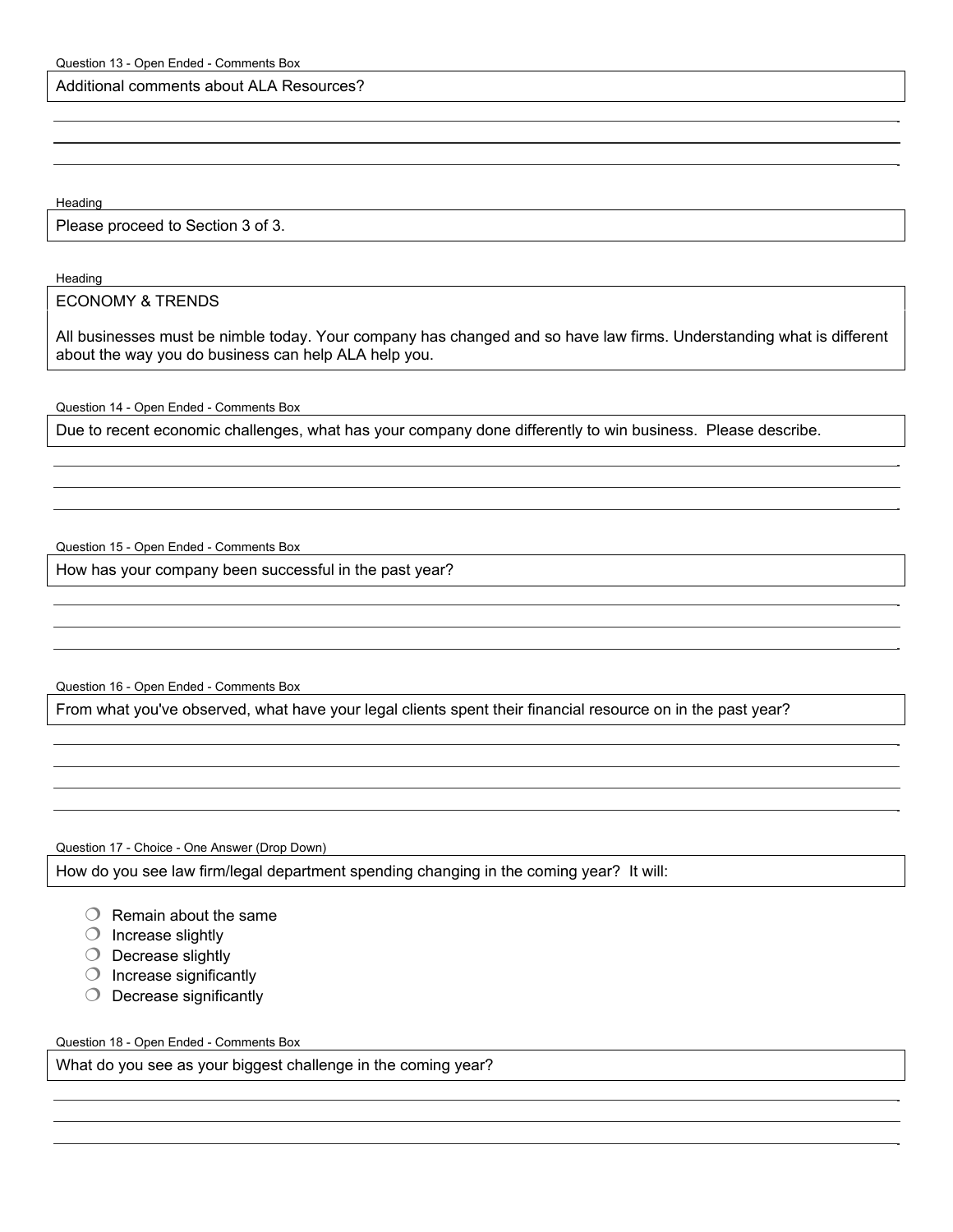What are you most optimistic about in the coming year?

Question 20 - Open Ended - Comments Box

Additional comments about Economy & Trends?

**Heading** 

The survey is now complete. Please proceed to the next page to provide basic background/demographic information to help us analyze the results.

**Heading** 

BACKGROUND & DEMOGRAPHIC INFORMATION

Question 21 - Choice - One Answer (Drop Down)

The primary deliverable my company provides to ALA members is:

- $\bigcirc$  Product(s)
- $\bigcirc$  Service(s)
- $\bigcirc$  Both product(s) and service(s)

Question 22 - Choice - One Answer (Drop Down)

How long has your company participated in ALA opportunities (excluding chapter involvement)?

- $\bigcirc$  Less than 1 year
- $\bigcirc$  1 4 years
- $\circ$  5 9 years
- $\bigcirc$  10 or more years

Page 4 - Question 23 - Choice - One Answer (Drop Down)

How long have you participated in ALA opportunities (excluding chapter involvement)?

- $\bigcirc$  Less than 1 year
- $\bigcirc$  1 4 years
- $\circ$  5 9 years
- $\bigcirc$  10 or more years

Question 24 - Choice - One Answer (Bullets)

Would you like to be contacted (to discuss issues or suggestions)?

- Yes
- O No